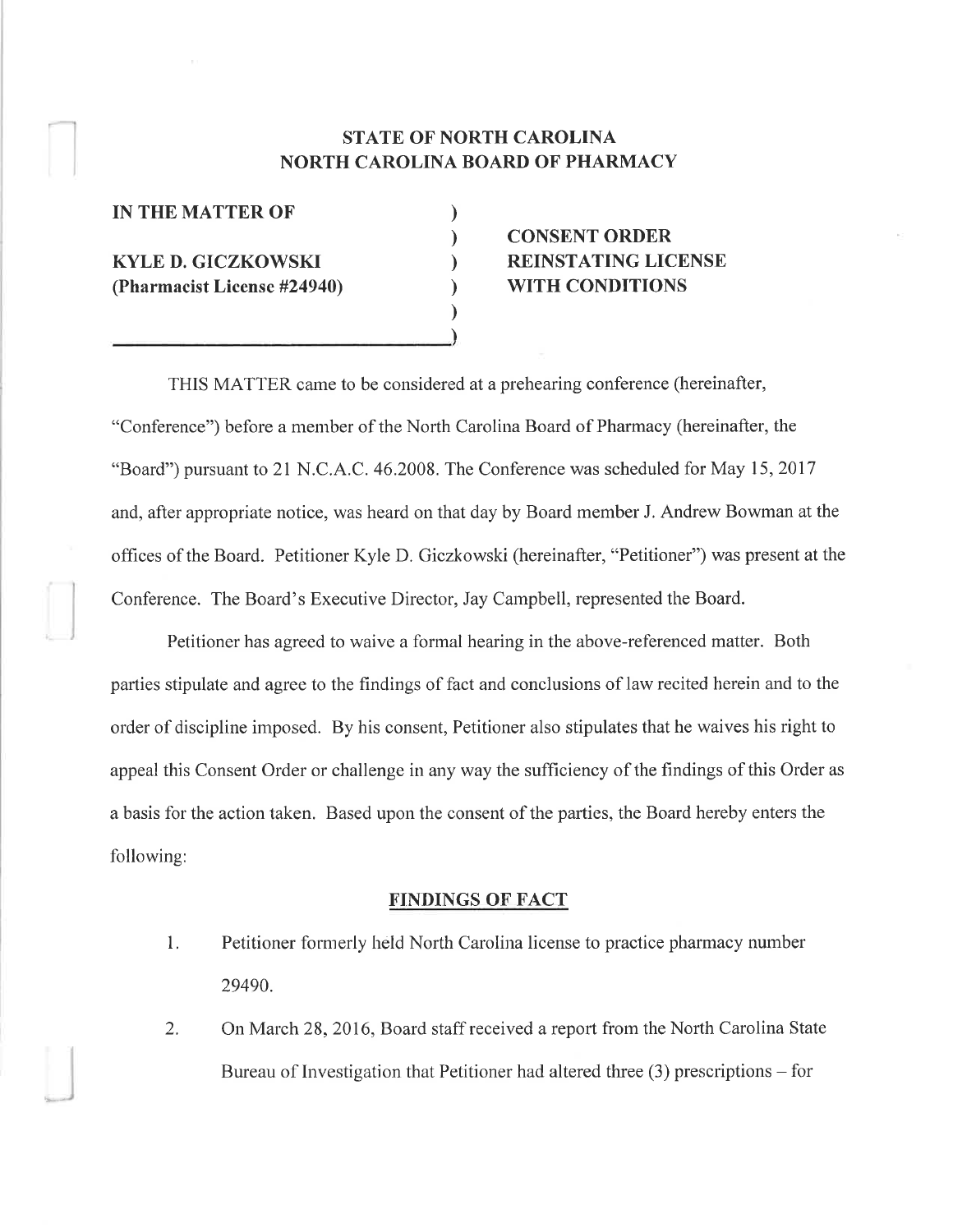himself – for alprazolam, a Schedule IV controlled substance, by increasing the quantity ordered.

- $3<sub>1</sub>$ Petitioner admitted to the diversion. On June 2,2016, Petitioner voluntary surrendered his license to practice pharmacy.
- 4 A significant contributor to Petitioner's diversion was his diagnosis of a chronic gastrointestinal condition, which resulted in Petitioner suffering significant anxiety. The alprazolam prescriptions that Petitioner altered had been prescribed for him to treat this anxiety in the course of a legitimate prescriber-patient relationship.
- Petitioner was charged criminally as a result of his diversion. Petitioner entered into a six-month pre-trial diversion agreement and, after compliance with the terms of that agreement, all charges against him were dismissed on January 18, 2017. 5
- As part of his pre-trial diversion agreement, Petitioner was assessed for potential substance use disorder, complied with screening requirements, and engaged in individual therapy, 6
- In January 2017, Petitioner contacted North Carolina Physicians Health Program ("NCPHP") for a review of the court-ordered substance use assessment and monitoring, as well as a clinical assessment. 7.
- NCPHP staff concluded that Petitioner had a mild sedative use disorder in sustained remission. Petitioner entered into a monitoring agreement with NCPHP, and has been fully compliant with its terms. 8.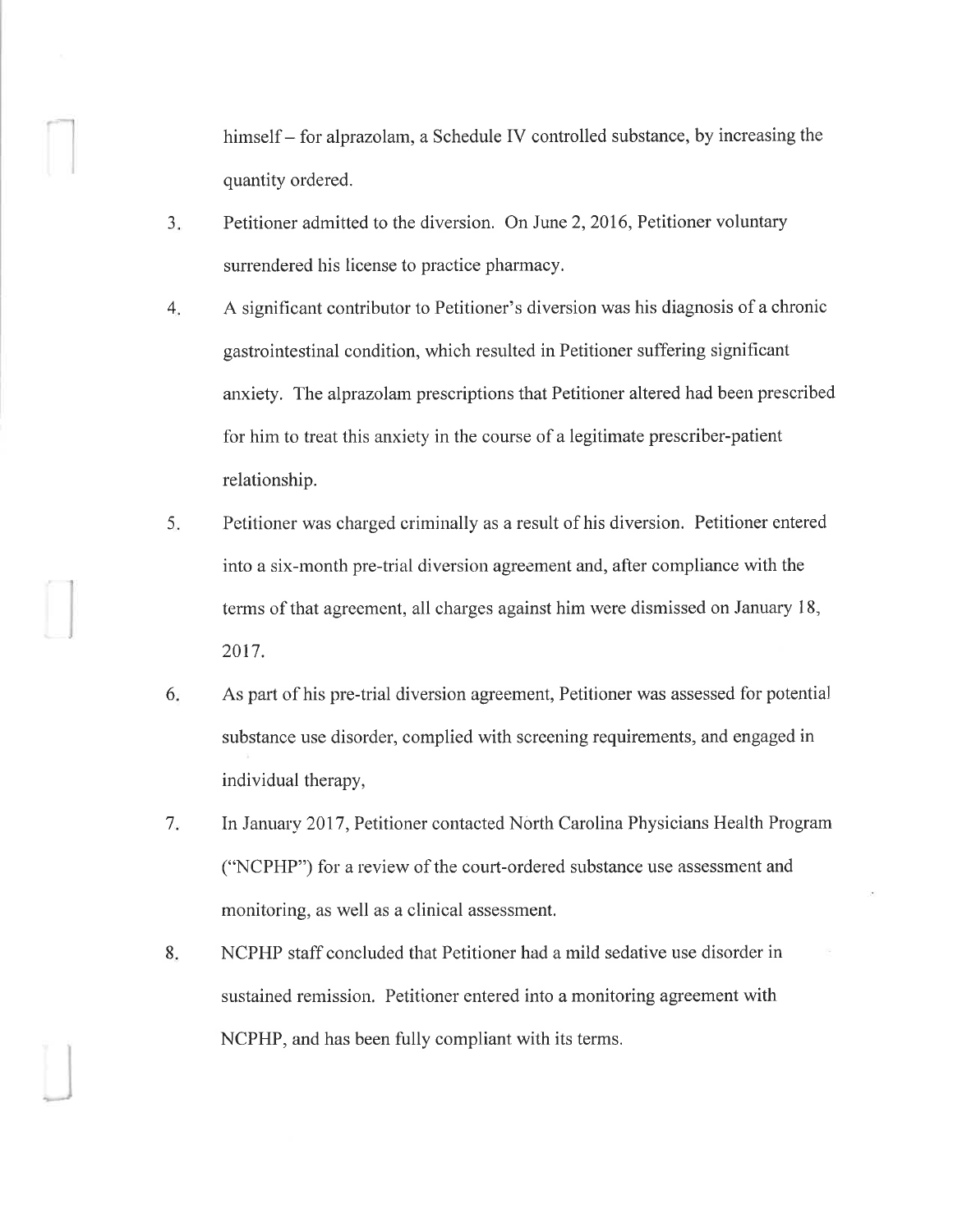9. NCPHP advocates for Petitioner's return to the practice of pharmacy, with appropriate conditions.

#### CONCLUSIONS OF LAW

The Board, in its discretion, concludes that Petitioner can safely resume the practice of pharmacy under the conditions stated below.

IT IS THEREFORE ORDERED that Petitioner's license to practice pharmacy is REINSTATED, SUBJECT TO THE FOLLOWING CONDITIONS:

- 1. Petitioner shall complete an Application to Reinstate a Lapsed or Inactive License and pay the appropriate fee.
- 2. As part of the Application to Reinstate a Lapsed or Inactive License, Petitioner shall provide proof that he has obtained fifteen (15) hours of continuing education, eight (8) of which must be live or contact hours. These hours represent the continuing education obligation Petitioner would have been required to meet to renew his pharmacy license for 2017.
- 3. Petitioner shall successfully his NCPHP treatment and monitoring agreement.
- 4. For the duration of his NCPHP treatment and monitoring agreement, Petitioner shall obtain prior approval of all employment as a pharmacist fiom NCPHP.
- 5. For the duration of his NCPHP treatment and monitoring agreement, Petitioner may not serve as a pharmacist-manager unless NCPHP finds such service clinically consistent with Petitioner's recovery and notifies the Board's Executive Director of that finding.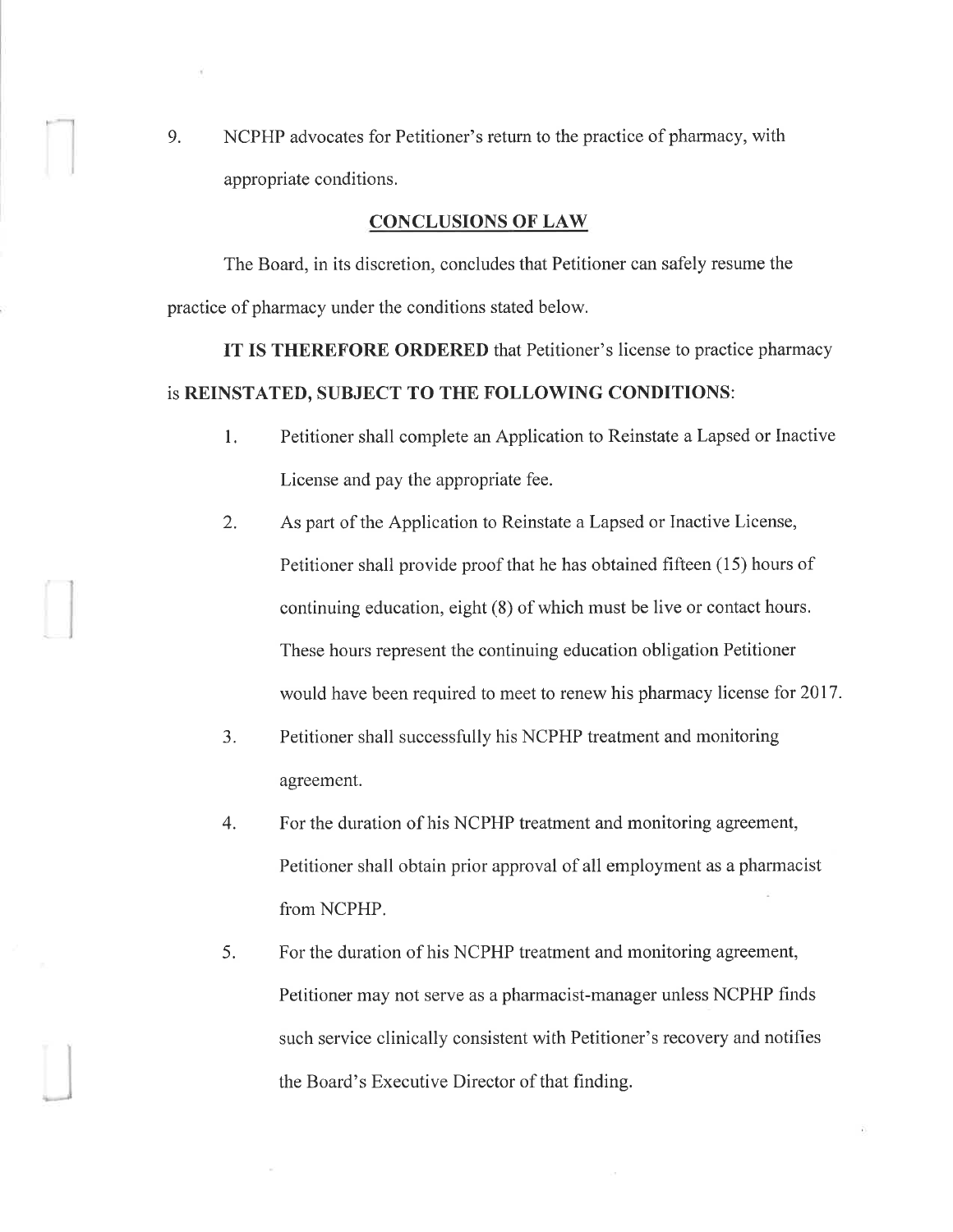6. Petitioner shall be subject to unannounced drug screens to be performed at his expense by the Board or its agents, and shall supply urine, blood, hair, nail or any other bodily fluid or tissue sample required for the screening. Results of the screening shall not disclose the presence of any controlled substance, prescription drug, or alcohol that was not previous prescribed for Petitioner by a practitioner acting in the normal course of medical treatment of Petitioner.

I

- $7<sub>i</sub>$ Petitioner shall authorize NCPHP and any treating physician or other health care provider to release Petitioner's medical records to the Board.
- 8. Petitioner shall violate no laws governing the practice of pharmacy or the distribution of drugs.
- 9. Petitioner shall violate no rules or regulations of the Board.
- 10 If Petitioner fails to comply with any term or condition of this Order, Petitioner may be subject to additional disciplinary action by the Board.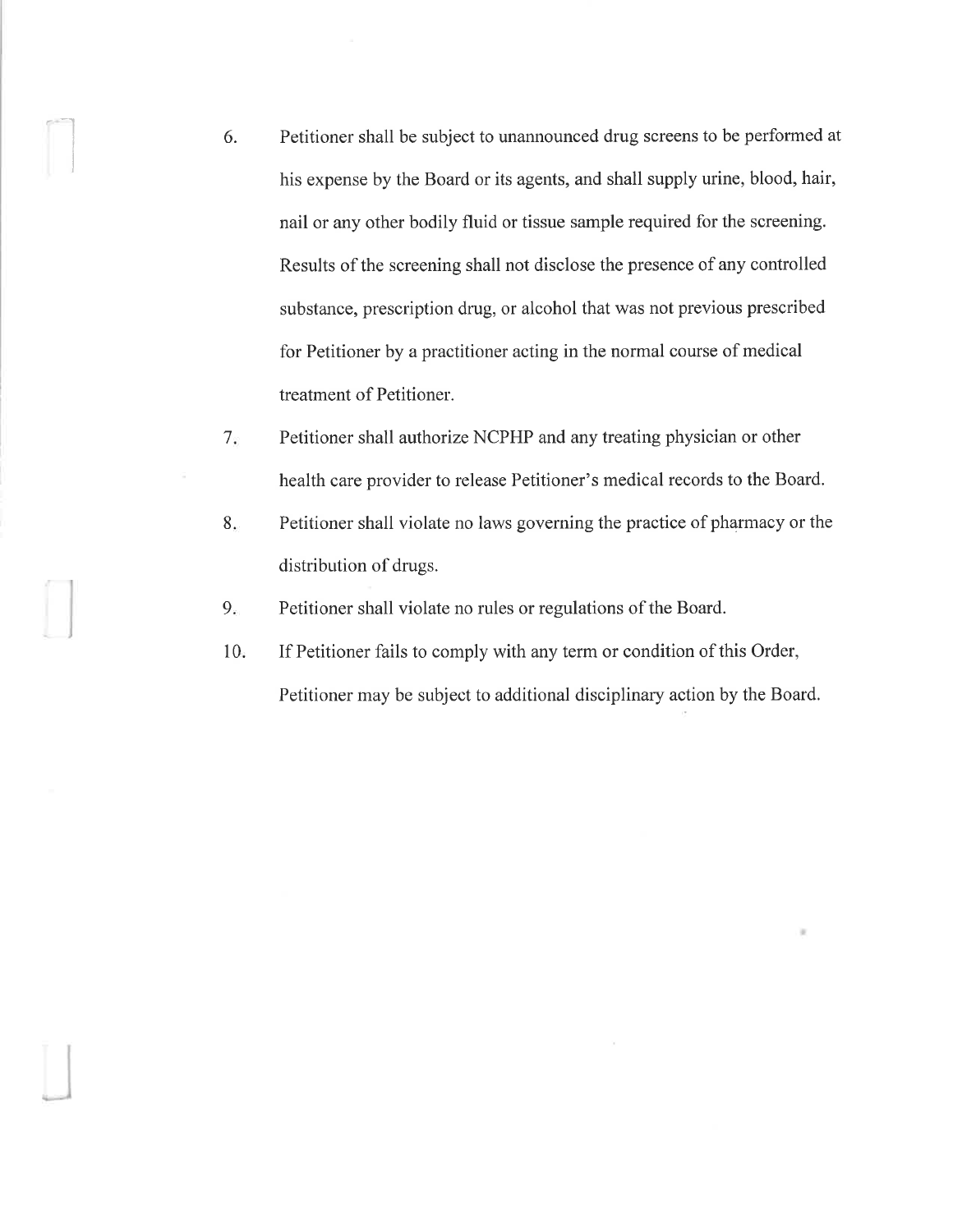This is the 
$$
16^{\text{th}}
$$
 day of  $\frac{M_{\text{av}}}{M}$ , 2017

# NORTH CAROLINA BOARD OF PHARMACY

By: Jack W. Campbell IV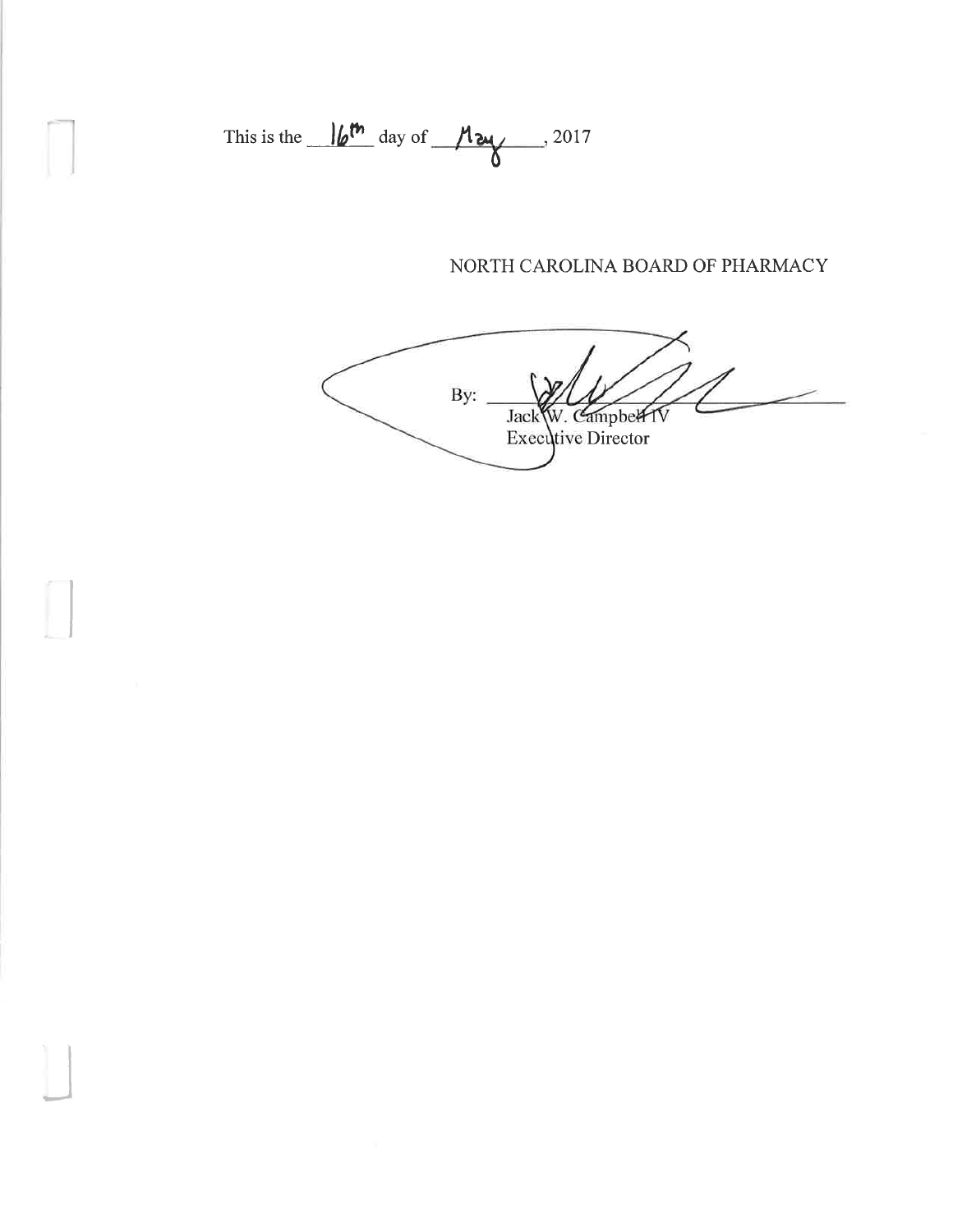Kyle D. Giczkowski has full knowledge that he has the right to a formal hearing, at which he would have the right to be represented at his expense by counsel, in this matter. The undersigned freely, knowingly and voluntarily waives such right by entering into this Consent Order.

The undersigned understands and agrees that by entering into this Consent Order, he certifies that he has read the foregoing Consent Order and that he voluntarily consents to the terms and conditions set forth therein and relinquishes any right to judicial review of Board actions which may be taken concerning this matter.

The undersigned further understands that should he violate the terms and conditions of this Consent Order, the Board may take additional action.

The undersigned understands and agrees that this Consent Order will not become effective unless and until approved by the Board.

The undersigned understands that he has the right to have counsel of his choice review and advise him with respect to his rights and this Consent Order, and represents that he enters this Consent Order after consultation with his counsel or after knowingly and voluntarily choosing not to consult with counsel.

**CONSENTED TO BY:** 

Date  $5/5/7$ D. Gíczkowski

STATE OF Nerty Cardian OUNTY

I, the undersigned Notary Public of the County and State aforesaid, do hereby certify that the following person(s) personally appeared before me this day, and each acknowledged the due Kyle D. Giczkowski execution of the foregoing document:

Date:  $9/5/7$ 



Volger Plu Varle

My commission expires:  $10/14/7$